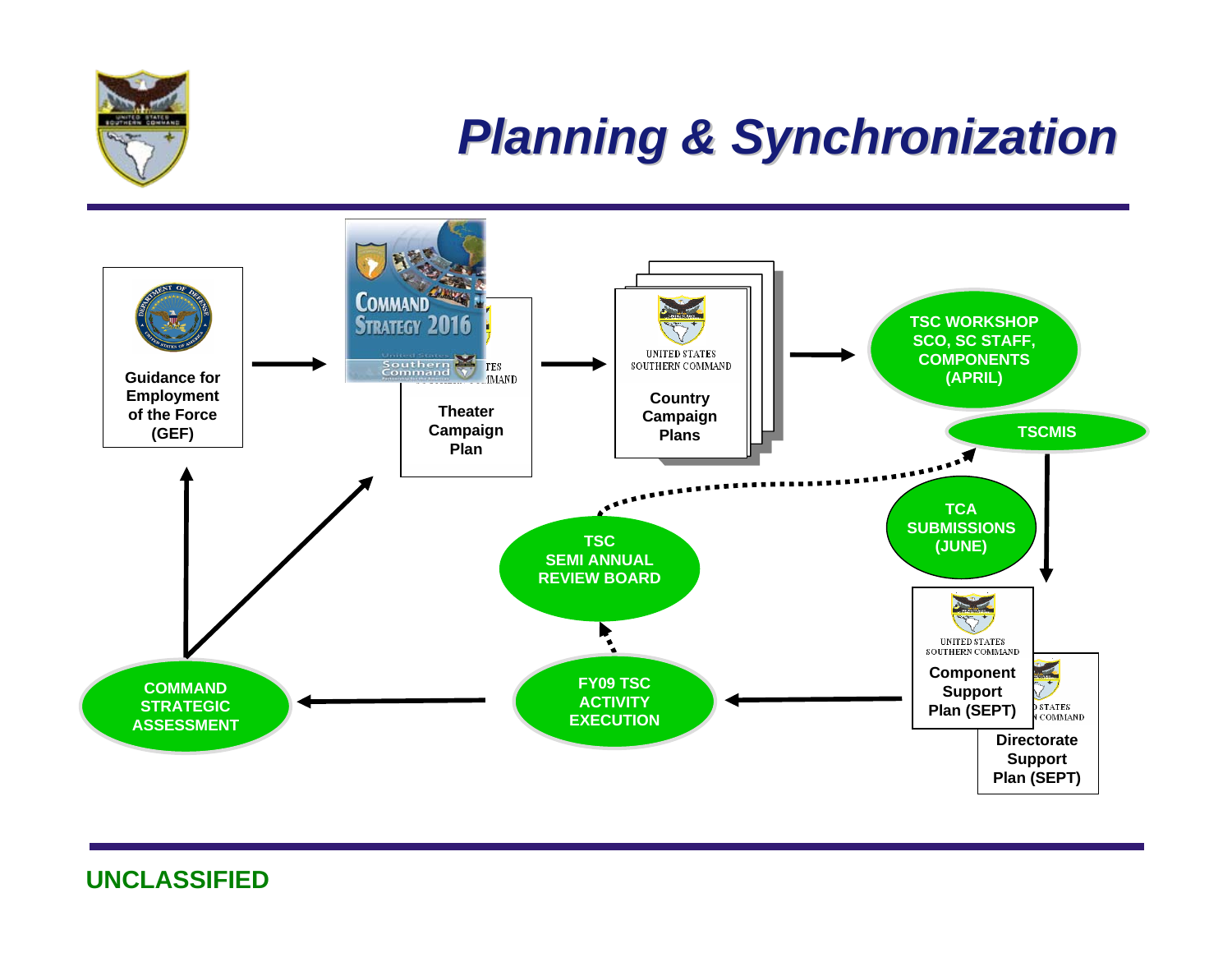

## **Theater Security Cooperation** *Activities Activities- FY08*

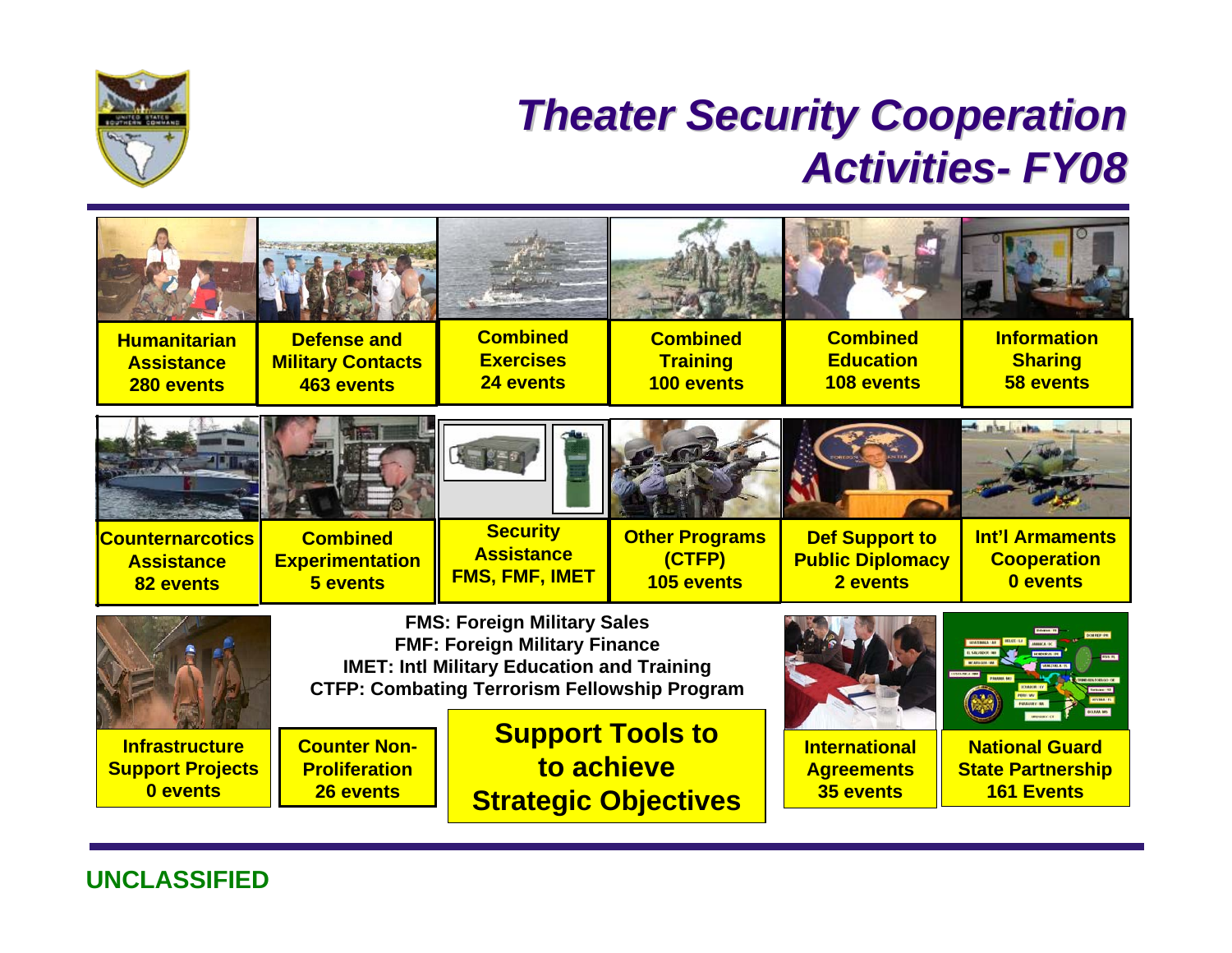

# *Building Partners*



#### **Partner Academic Institutions**



**Western Hemisphere Institute for Security Cooperation**



**Center for Hemispheric Defense Studies**



**Inter-American Defense College**



**Inter-American Air Force Academy**



**Naval Small Craft Instruction & TechnicalTraining School**



**School of InternationalGraduate Studies**



**Numerous other leading academic institutions**

### **Interagency, multinational, inter-institutional partnerships**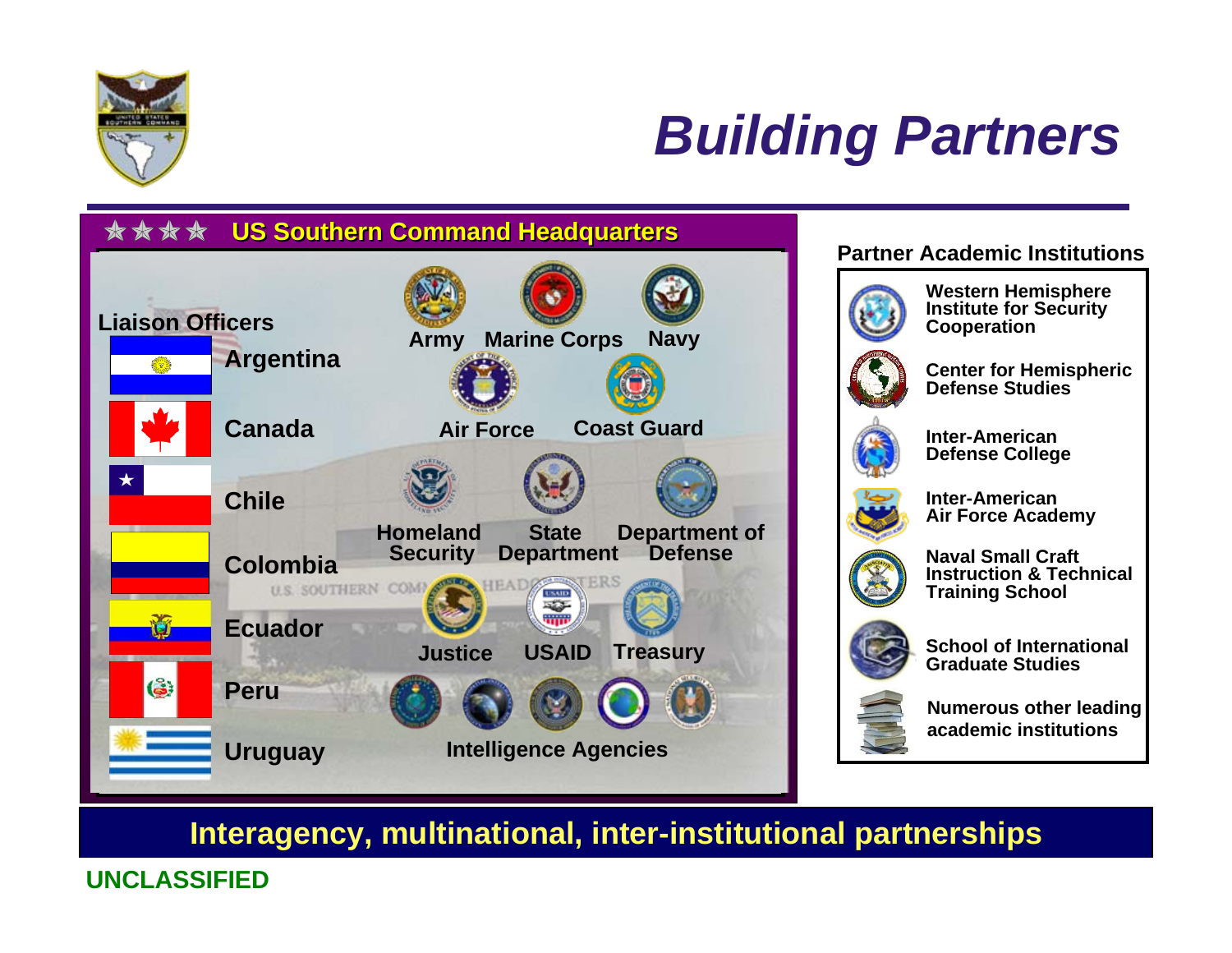

# *Regional Response Capacity*

### **WebEOC Disaster Preparedness Disaster Response**









OFDA-LAC / MDROs



## *Regional Security System (RSS) Regional Security System (RSS)*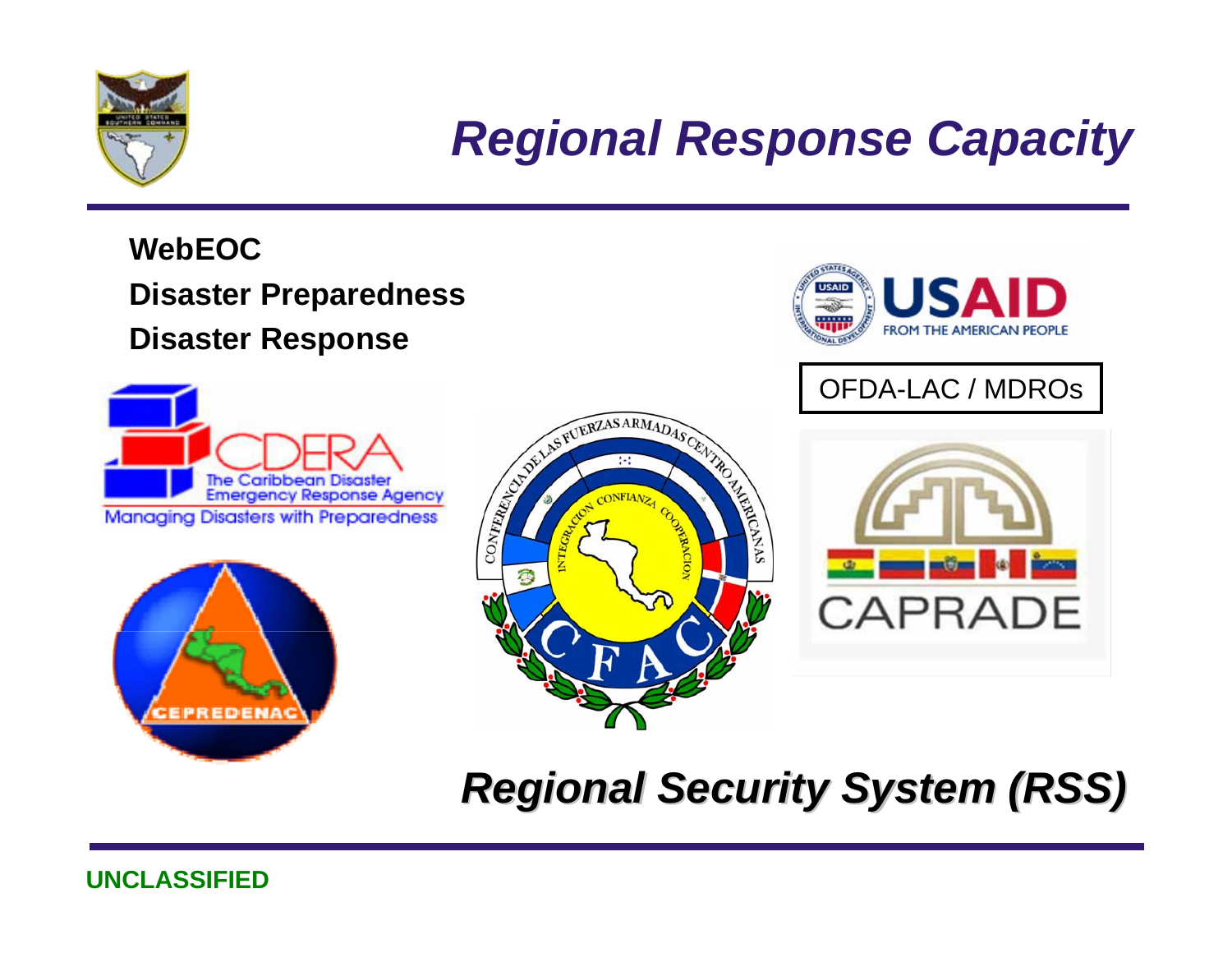

# *State Partnership Program (SPP) State Partnership Program (SPP)*